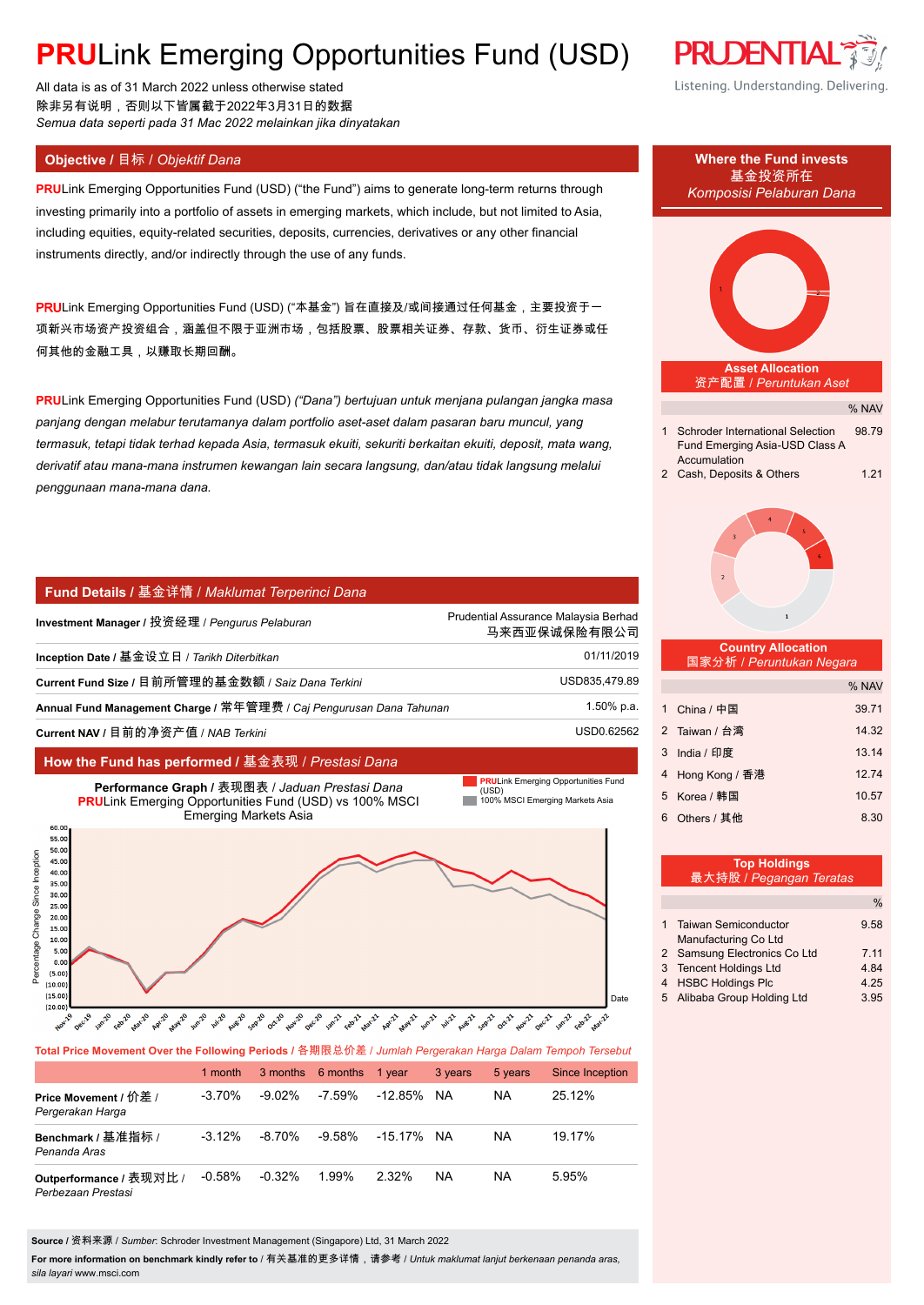# **PRULink Emerging Opportunities Fund (USD)**

All data is as of 31 March 2022 unless otherwise stated 除非另有说明,否则以下皆属截于2022年3月31日的数据 *Semua data seperti pada 31 Mac 2022 melainkan jika dinyatakan*

# **PRUDENTIAL** Listening. Understanding. Delivering.

## **Monthly Update /** 每月简报 / *Peningkatan Bulanan*

#### **Market Review /** 市场回顾 */ Tinjauan Bulanan*

Emerging Asian equities experienced sharp declines in the first quarter amid a challenging market environment as Russia attacked Ukraine . Share prices in China were sharply lower owing to significant rises in Covid-19 case numbers and renewed lockdowns in major cities, notably Shanghai. Stocks in South Korea and Taiwan also fell as the Covid pandemic continued to affect economic activity in many parts of the Asia Pacific region. Indonesia was the strongest-performing market, while Thailand and the Philippines also rose.

### 俄罗斯之入侵乌克兰使到市场波动,新兴亚洲股市因之在第1季剧跌。中国股价大幅下挫,因为冠病个案飙升而必须在一些主要城市实行封锁管制,特别是上 海。南韩与台湾亦下调,疫情持续影响许多亚太国家的经济活动。印尼表现最佳,泰国和菲律宾亦走升。

*Ekuiti Asia Memuncul mengalami kemerosotan mendadak pada suku pertama di tengah-tengah persekitaran pasaran yang mencabar sebaik Rusia menyerang Ukraine. Harga saham di China menyusut dengan ketara berikutan peningkatan besar bilangan kes Covid-19 dan penguatkuasaan sekatan pergerakan baharu di bandar-bandar utama khususnya Shanghai. Stok di Korea Selatan dan Taiwan juga jatuh kerana wabak Covid terus menjejaskan aktiviti ekonomi di banyak bahagian rantau Asia Pasifik. Indonesia merupakan pasaran berprestasi paling mantap, manakala Thailand dan Filipina juga meningkat.*

#### **Market Outlook /** 市场展望 */ Gambaran Bulanan*

On top of these local uncertainties, global equity market volatility has increased dramatically as the US Federal Reserve has moved to a much more hawkish stance. More recently, the Russian invasion of Ukraine has added to the worrying global growth and inflation outlook.

The massive rise in global commodity prices from the war in Ukraine is a significant issue for many Asian countries that are large oil and gas importers . However, overall, given a relatively subdued starting point for inflation and the comfortable external financing position in most Asian countries, we do not see any critical vulnerabilities within the region. Yet, these global trends are likely to depress risk appetite.

除了境内的不明朗情况外,全球股市的动荡大幅加剧,主要是美国联储局的立场转为强硬。近期,俄罗斯之入侵乌克兰令全球成长和通膨展望雪上加霜。

### 对大多数量入口油气的亚洲国家而言,乌克兰战争所导致的全球原产品价格高涨,乃是一个严重的问题。尽管如此,整体来说,由于大多数亚洲国家的外部融资 状况具伸缩性,而且通膨的起点也相对偏低,我们认为该区不会受到严重的影响。但这些全球趋势有可能会压抑风险承受度。

*Selaian daripada ketaktentuan di peringkat tempatan, volatiliti pasaran ekuiti global telah meningkat secara mendadak apabila Rizab Persekutuan AS mengubah kepada pendirian yang lebih agresif. Baru-baru ini, pencerobohan Rusia ke atas Ukraine telah semakin menambah kebimbangan ke atas pertumbuhan global dan prospek inflasi.*

*Kenaikan besar-besaran harga komoditi global susulan perang di Ukraine merupakan isu penting bagi kebanyakan negara Asia yang merupakan pengimport besar minyak dan gas. Namun begitu, secara keseluruhan, memandangkan titik permulaan inflasi yang agak lemah dan kedudukan pembiayaan luaran yang selesa bagi kebanyakan negara Asia, kami tidak melihat sebarang kelemahan kritikal di rantau ini. Namun, trend global ini berkemungkinan menumpulkan selera risiko.*

#### **Fund Review & Strategy /** 基金表现评论与投资策略 */ Tinjauan dan Strategi Dana*

The Fund returned -3.70% for the month, underperforming the benchmark return of -3.12% by 0.58%. Year-to-date, the fund returned -9.02%, underperforming the benchmark return of -8.70% by 0.32%.

Negative stock selection was the main factor behind the fund's weak relative returns. At the sector level, selection was notably weak in industrials and information technology. Sector allocation, however, benefited performance, particularly the underweighting of consumer discretionary and overweighting of materials.

At the country level, stock selection in Taiwan, India and South Korea detracted from returns. The overweighting of Hong Kong was beneficial.

Most of the key issues from last year namely Covid-19 pandemic, rising inflation, tightening monetary policy, slowing credit growth and a depressed property market in China, remain largely unresolved in early 2022. Encouragingly, we have seen a slight shift in stance from economic policymakers in China, who recognise the need to underpin growth this year and stabilise the property market. Currently, however, these small steps look insufficient and more aggressive signs of monetary or fiscal stimulus in China may be required to boost sentiment.

本基金在检讨月份的回酬为-3.70%,低于-3.12%的基准回酬0.58%。年度至今,本基金的回酬为-9.02%,低于-8.70%的基准回酬0.32%。

负面的股项遴选效应乃是基金相对回酬疲弱的主因。领域方面,工业与资讯科技的遴选特别逊色。领域的配置则对基金表现有利,特别是可选消费品的减持与原 料的增持。

### 国家方面,台湾、印度和南韩的股项遴选拉低了基金回酬。香港股项的增持则对基金表现有所助益。

去年大多数的主要问题,如疫情、涨升的通膨、紧缩的货币政策、放缓的信贷成长以及中国的疲弱产业市场,在2022年初依旧尚未解决。但令人欣慰的是中国政 策策划者的立场有些许改变,他们认为今年必须巩固经济的成长以及使产业市场稳定下来。尽管如此,到目前为止,这些小步骤似乎并不足够,他们似乎需要采 取更积极的货币或财政刺激政策以使市场情绪改善。

*Dana mencatat pulangan -3.70% di bulan ini, tidak mengatasi pulangan penanda aras -3.12% sebanyak 0.58%. Sejak awal tahun hingga kini, Dana memberikan pulangan -9.02%, tidak mengatasi pulangan penanda aras -8.70% sebanyak 0.32%.*

Pemilihan stok negatif adalah faktor utama di sebalik pulangan relatif Dana yang lemah. Di peringkat sektor, pemilihan yang lemah dalam perindustrian dan teknologi maklumat. *Peruntukan sektor bagaimanapun, memberi manfaat kepada prestasi terutamanya kekurangan pegangan dalam pengguna bukan keperluan dan pegangan dalam bahan secara berlebihan.*

*Di peringkat negara, pemilihan stok di Taiwan, India dan Korea Selatan menjejaskan pulangan. Pegangan berlebihan di Hong Kong pula memberikan faedah.*

*Kebanyakan isu utama dari tahun lepas iaitu pandemik Covid-19, inflasi yang semakin tinggi, pengetatan dasar monetari, pertumbuhan kredit yang perlahan dan kegawatan pasaran hartanah di China, sebahagian besarnya masih belum dapat diselesaikan pada awal 2022. Namun begitu, sesuatu yang memberangsangkan apabila kami melihat pendirian penggubal dasar ekonomi di China yang berubah sedikit, menyedari keperluan untuk menyokong pertumbuhan tahun ini dan menstabilkan pasaran hartanah. Sungguhpun begitu buat masa ini langkah-langkah kecil tersebut kelihatan tidak memadai maka tanda-tanda rangsangan monetari atau fiskal yang lebih agresif di China mungkin diperlukan agar menggalakkan sentimen.*